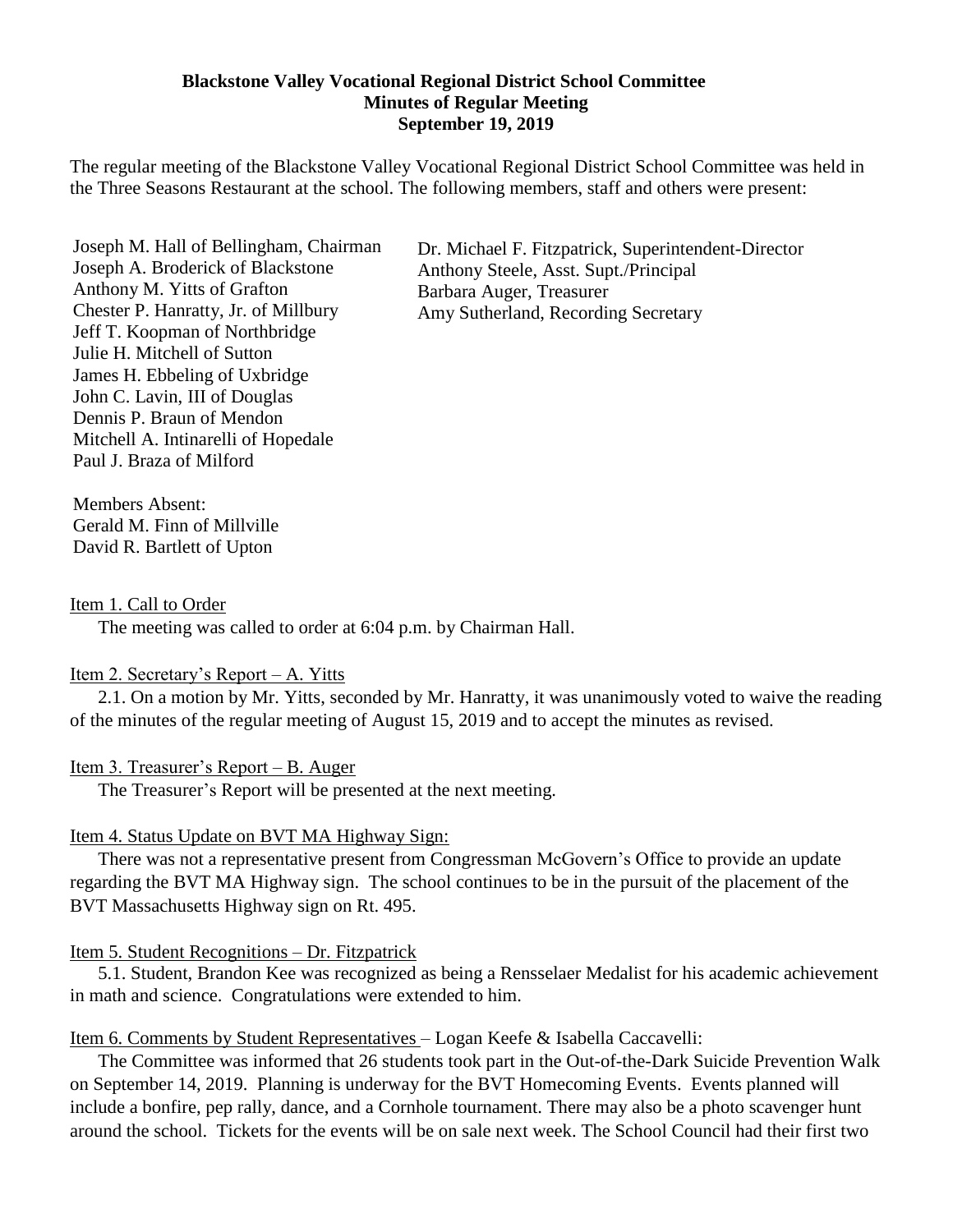meetings informing freshman about the job and responsibilities of Student Council. The freshman elections will be October 3, 2019.

Dr. Fitzpatrick recommended that Items 8 and 9 be taken out of order.

### Item 8. Assistant Superintendent for Finance/Operations – K. Johnson:

8.1. Grant Status Update – The Committee was provided with a current list including the Grant and External Funding Activity for FY20. Several of the grants are in the process of being submitted and one of those is the MA Skills Capital Grant. This is an extremely competitive grant. The School has about \$1,000,000.00 of potential grant money waiting for approval. The MA Skills Capital Grant has a one-year or two-year option; there are match requirements on both options. In terms of the match, for every three dollars requested, the school needs to put up one dollar. The MA Skills Capital Grant has an aggressive timeline to the submittal. Staff will be working hard to get this submitted. It is a huge undertaking. The school is strategizing the best opportunity to secure these funds. The School Committee needs to vote to reserve \$500,000 to be eligible for funds up to \$1.5 million. The Grant Program has two options. Option 1 – is for equipment for \$50,000 to \$500,000 with matching requirements consisting of cash or in-kind contributions from the District or its partners. Option  $2 - is a two (2)$  year grant for \$750,000 to \$1.5 million with matching requirements consisting of cash (\$1 committed for every \$3 requested). This will confirm the school commitment to these matching funds should the school utilize Option 2.

On a motion made by Mrs. Mitchell and seconded by Mr. Lavin, it was unanimously voted to commit up to \$500,000 of available funds from the Program & Facility Expansion Capital Project Fund.

# Item 9. Assistant Superintendent – Director's Report – A. Steele:

9.1. The FY2018 Student Activity Audit has been completed. The school received the draft report with findings and recommendations. Treasurer Barbara Auger informed the Committee that this is the first in depth audit the school has had of the student activity funds. This has always been part of the annual audit. The school received refinement recommendations but is pleased to see no critical findings which is great news.

9.2. BVT has once again received the Markham Award. This is for winning the highest percentage of sporting contests. This is the  $8<sup>th</sup>$  time in 12 years the school has won this award.

# Item 7. Facilities Subcommittee Report – J. Lavin:

7.1. Mr. Brochu took the School Committee members on the School Building Enhancement Tour. The money to make the Auto Tech renovations possible was through grant funding from the state. The project included adding a larger overhead door for vehicles and equipment. The floor was completed (redone) with epoxy and the walls and ceiling were freshly painted. The exhaust system was upgraded and is now overhead. Safety features were added which included a half wall. The lockers and bird baths were also upgraded.

# Item 10. Superintendent – Director's Report – M. Fitzpatrick

10.1. Delineation of FY20 Subcommittees delineation sheet was provided. A calendar of possible meeting dates is being reviewed. Member Braza would like to join facilities subcommittee.

10.2. The members were presented with the proposed 2020 School Committee Meeting Calendar.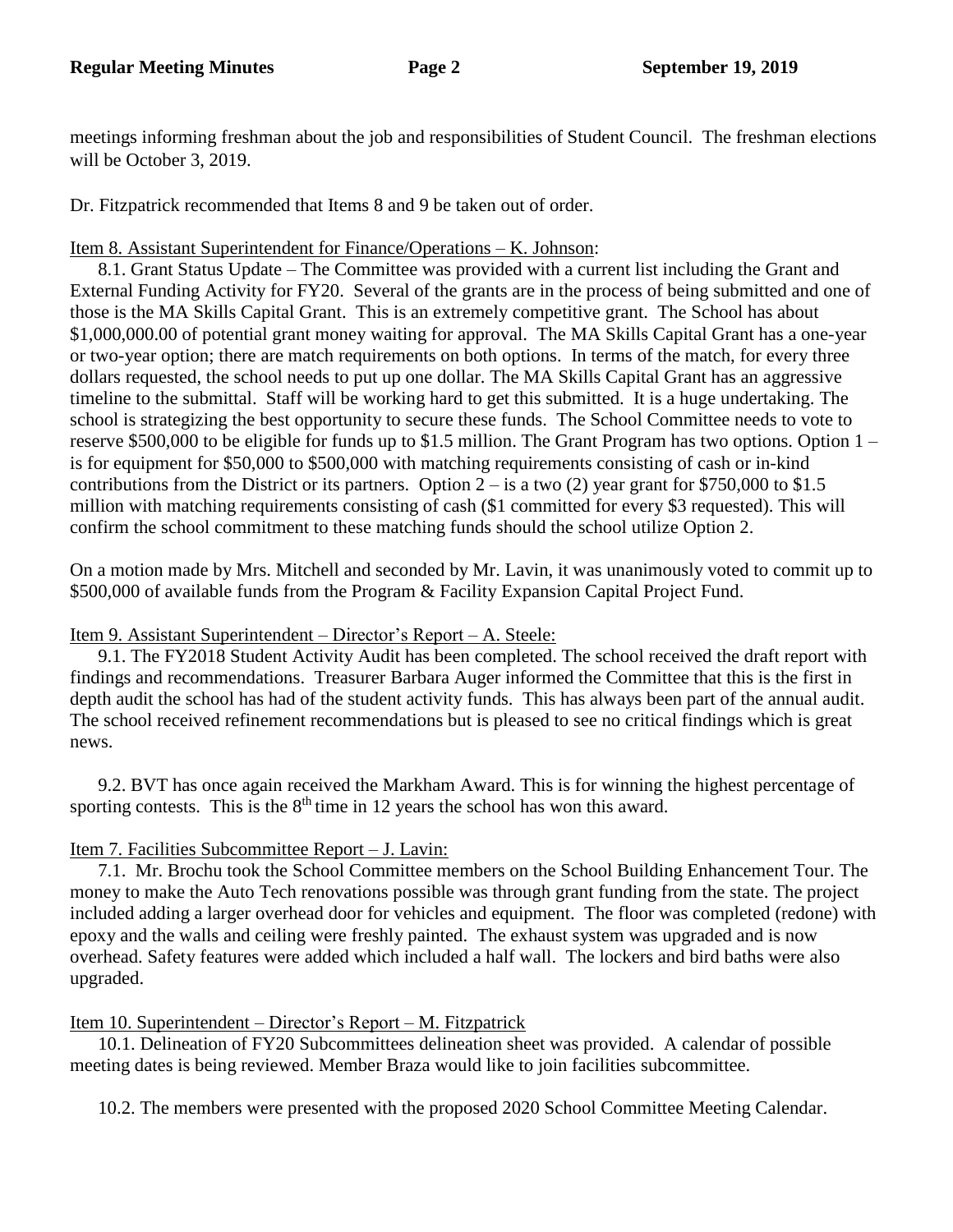10.3. A sheet of the Preliminary FY20 Team Leaders was provided to the School Committee. These are stipend positions.

10.4. The FY20 Superintendent Draft Goals were provided to the members. This runs in alignment with the state's standards for the evaluation of the Superintendent. There will be periodic reporting on this.

10.5. Student, Kielar Langemo was recognized at the State House for acknowledgment of his efforts on Combating Discrimination with Coordination of the Boston Celtics Shamrock Foundation.

10.6. There are several students who are taking part in an Athletic Co-Op Opportunity. MIAA needs a formal vote to allow this Co-Op opportunity.

a. Wrestling Co-Op with Bellingham High School.

On a motion by Mrs. Mitchell and seconded by Mr. Lavin, it was unanimously voted to request a Co-Op opportunity for wrestling with Bellingham High School or another suitable partner school system..

b. Girls Ice Hockey Co-Op with Auburn High School. There are three girls interested in joining the Girls hockey team at Auburn High School. It was recommended to have a follow-up meeting to see how the Co-Op opportunities are working.

On a motion by Mrs. Mitchell and seconded by Mr. Koopman, it was unanimously voted to request a Co-Op opportunity for Girl's Hockey with Auburn High School.

10.7. Professional Development Update: Dr. Fitzpatrick attended the M.A.S.S. Executive Committee Retreat in Salem on September 6, 2019 through September 8, 2019.

10.8. Visitor/Tour:

a. UniBank President & CEO Michael Welch visited BVT on September 12, 2019. The school is in receipt of a thank you note for providing him with a tour.

10.9. The Alumni Newsletter was provided. There is an interesting article about Harry P. Copper, Jr. of Millville, who is a graduate of BVT.

# Item 11. New Business

Mr. Lavin thanked the Facilities Subcommittee for all the work which was completed this summer.

# Item 12. Items for the Good of the Committee

The monthly compilation of news clippings and correspondence were made available for the School Committee's review.

# Item 13. Next Regularly Scheduled School Committee Meeting – J. Hall

The next regularly scheduled meeting will be held on October 17, 2019 at 6:00 p.m. in the Three Seasons Restaurant.

# Item 14. Executive Session:

14.1. On a motion made by Mr. Hanratty, seconded by Mrs. Mitchell, it was voted by Roll Call Vote to enter into Executive Session per MGL Chapter 30 A, Section 21 (a)#3 for collective bargaining. The discussion of this would be detrimental in the Open Session.